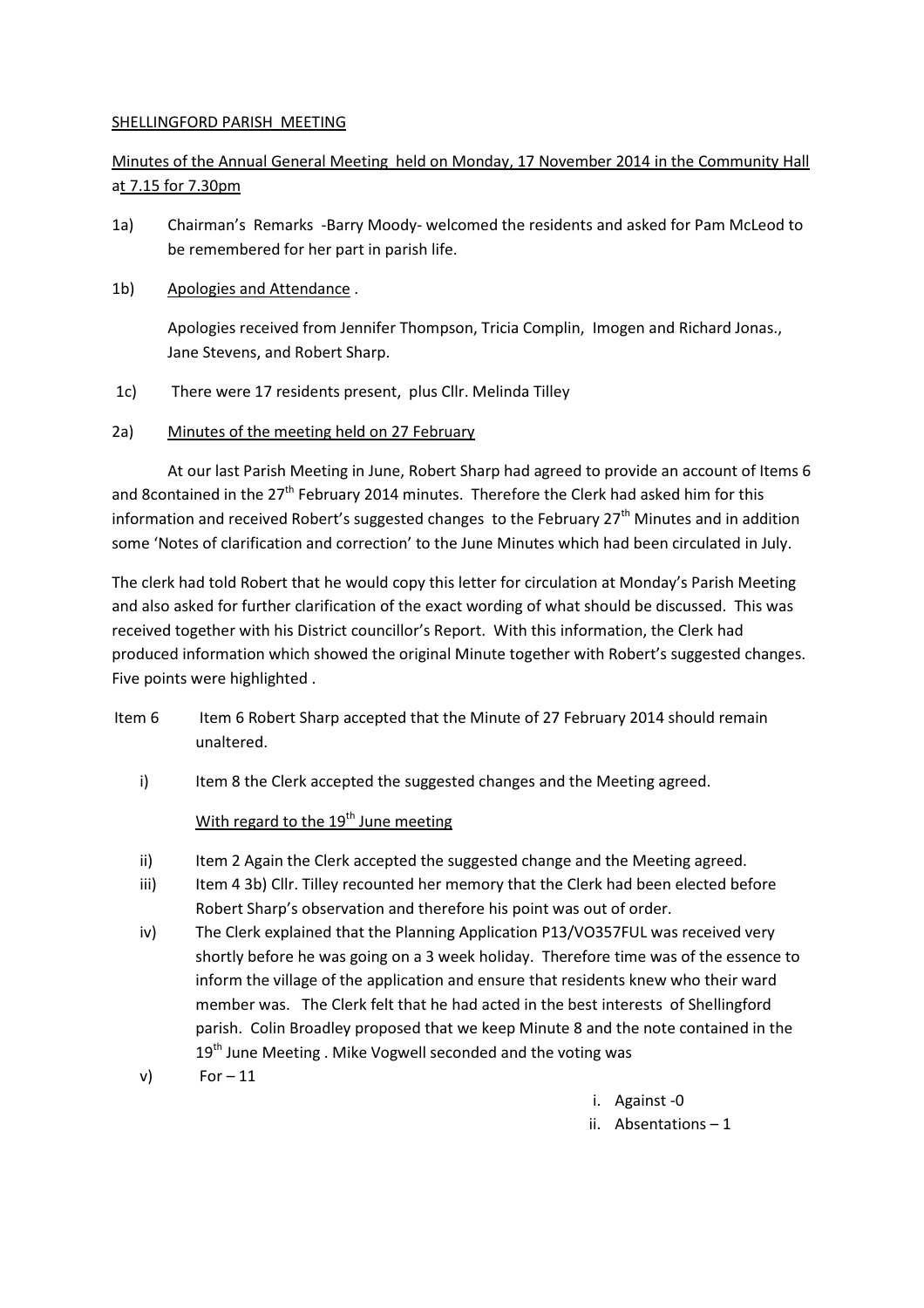The Chair then signed the draft Minutes of both the February and June meetings as a correct record.

3 Matters Arising

 The Clerk assured the Meeting that he was prepared to continue in post until the AGM in June 2015.

4 Financial Report

a) Sue Terry (Treasurer) reported that on  $17<sup>th</sup>$  November the bank account showed

£2,801.24

4b) There was some discussion about setting the Parish Precept for 2015-16.

The Chair explained that the present precept of £1,000 represented £11.14

annual charge for a Band C property similar to those in Castle Crescent. The possibility of future build-outs and the alterations to the kitchen in the community hall were mentioned. Jennie Chesterton proposed that the precept for 2015-16 should be £1,500. It was seconded by Colin Broadley. This was agreed.

4c) Honorarium for Clerk

Jane Stevens proposed , and Christopher Price seconded that the Clerk should receive £100and this was agreed. The Clerk does not claim any other expenses.

4d) At November's Parish Meeting donations for the forthcoming year are made to organisations. After discussion it was agreed that £100 would be donated to the First Responders, and £20 to the Independent Advice Centre in Wantage.

Prosposed by Colin Broadley and Seconded by Paul Hatcher. Agreed.

5. County Councillor's Report (This was taken after Agenda Item 3)

This included a request to include Safeguarding Measures which had been drawn up by OCC. This includes advice on reporting suspected abuse of children and vulnerable adults.These will be sent to the Clerk

Build Outs – Cllr Tilley was thanked for obtaining additional informationand estimates of costs.

Repairs to minor roads. – In response to a question regarding the damage minor roads as a result of diversions be cause of the Challow Bridge closure, she thought that Network Rail would pay the cost of re-instatement.

ii) Damage to B4508 at the bridge at the foot of Slade Hill. Cllr Tilley was asked to investigate the criteria for deciding whether repairs could be authorised.

6.Report from District Councillor Robert Sharp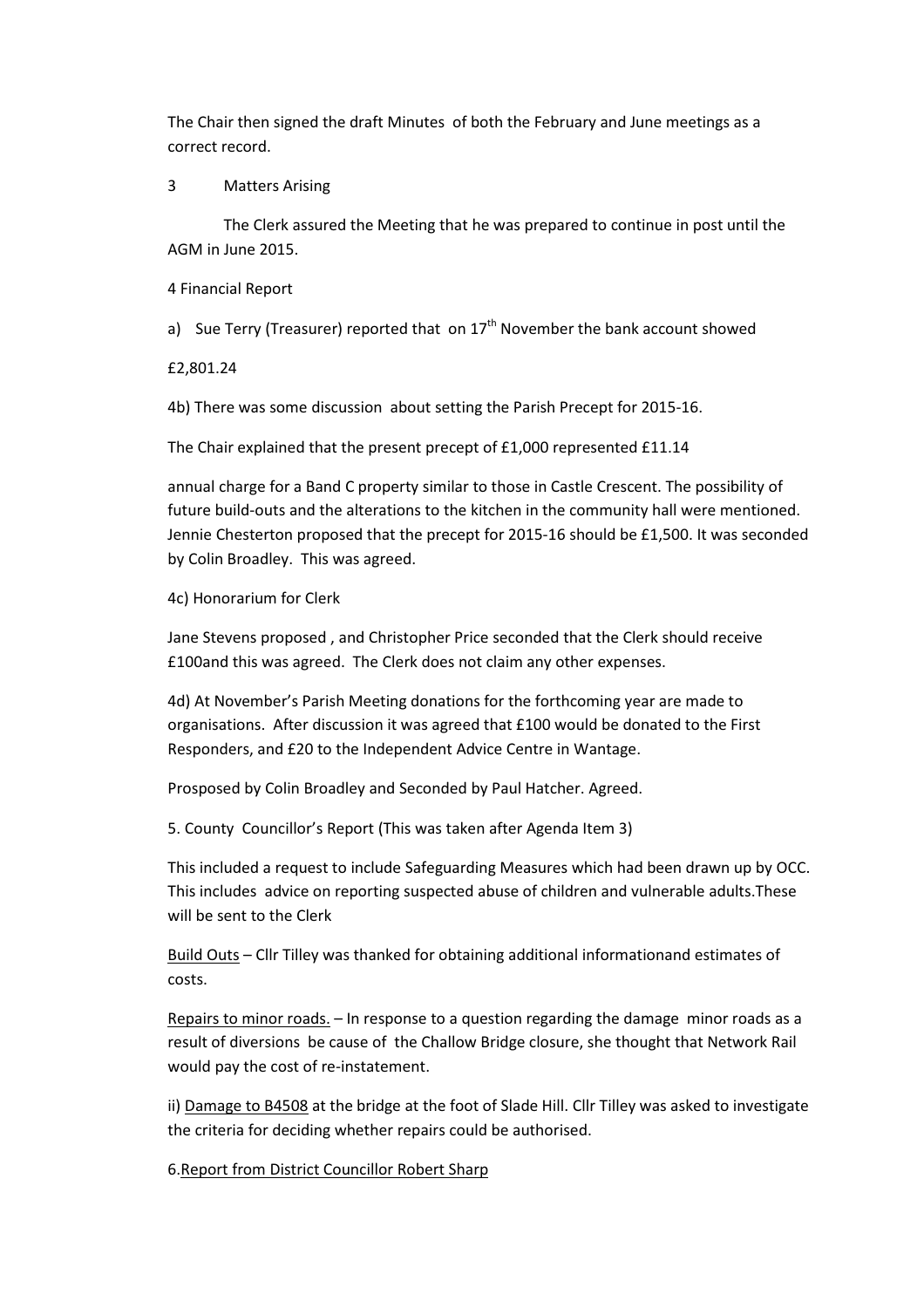This was distributed to the Meeting. It contained details of 3 consultation documents.

The Clerk distributed more information about how to comment on these documents including the VWHDC Local Plan (when the Clerk could be aged 95!)

7. Significant correspondence.

A written record of significant correspondence since June  $19<sup>th</sup>$  was distributed. Residnets were invited to request copies of interest to them. (email - chesterton1@tiscali.co.uk)

The Clerk mentioned that progress on the neighbourhood Plans for Faringdon, Stanford in Vale, and Baulking, Woolstone and Uffington were in various stages of preparation. This will allow the local populations to formally advise on future planning applications,a n perhaps pre- empt inappropriate development.

## 8.Planning Applications

One application has been received which involved the demolition of an existing garage, and its reconstruction on a new position at Wickwood Barn.

9. Update of the proposed Build-Outs on Fernham road.

Much discussion. It is clear that there is divided opinion in the village. One of the constraits to any progress is the Minute of Item 10 in the parish Meeting of  $27<sup>th</sup>$  February 2014.

This reads 'Shellingford Parish Meeting agrees the need for further investigation into the proposal to buy a build-out at the Fernham end of the Fernham Road' , provided no financial cost would be incurred in any investigation.

A futher Minute form the parish Meeting in June2014, (Item 10) 'the parish meeting requests tha the Clerk should write to Cllr. Tilley to ask that she investigate the possibility of funding through OCC the costs of design and safety audits for the two Build –outs on the B4508' Cllr Tilley had provided some technical data and costs.

Christopher Price suggested leafleting the village to gauge opinion.

Jennie Chesterton proposed and Fiona O'Regan seconded the proposal

'Shellingford Parish Meeting appoint a sub-committee to investigate the situation regarding the proposed build-outs on the Fernham Road'.

This was carried with 10 votes for and 2 against.

The meeting volunteered Fiona O'Regan , Jane Stevens, Barry Moody, Phil Chesterton, Christopher Price. It was suggested that Patricia Complin should be asked to join the group.

9b) Emergency plan for Shellingford

The village has an Emergency Plan which requires an annual update . There are 2 people in Fernham Road and 2 in Church Street who can help in an emergency. The chair and Clerk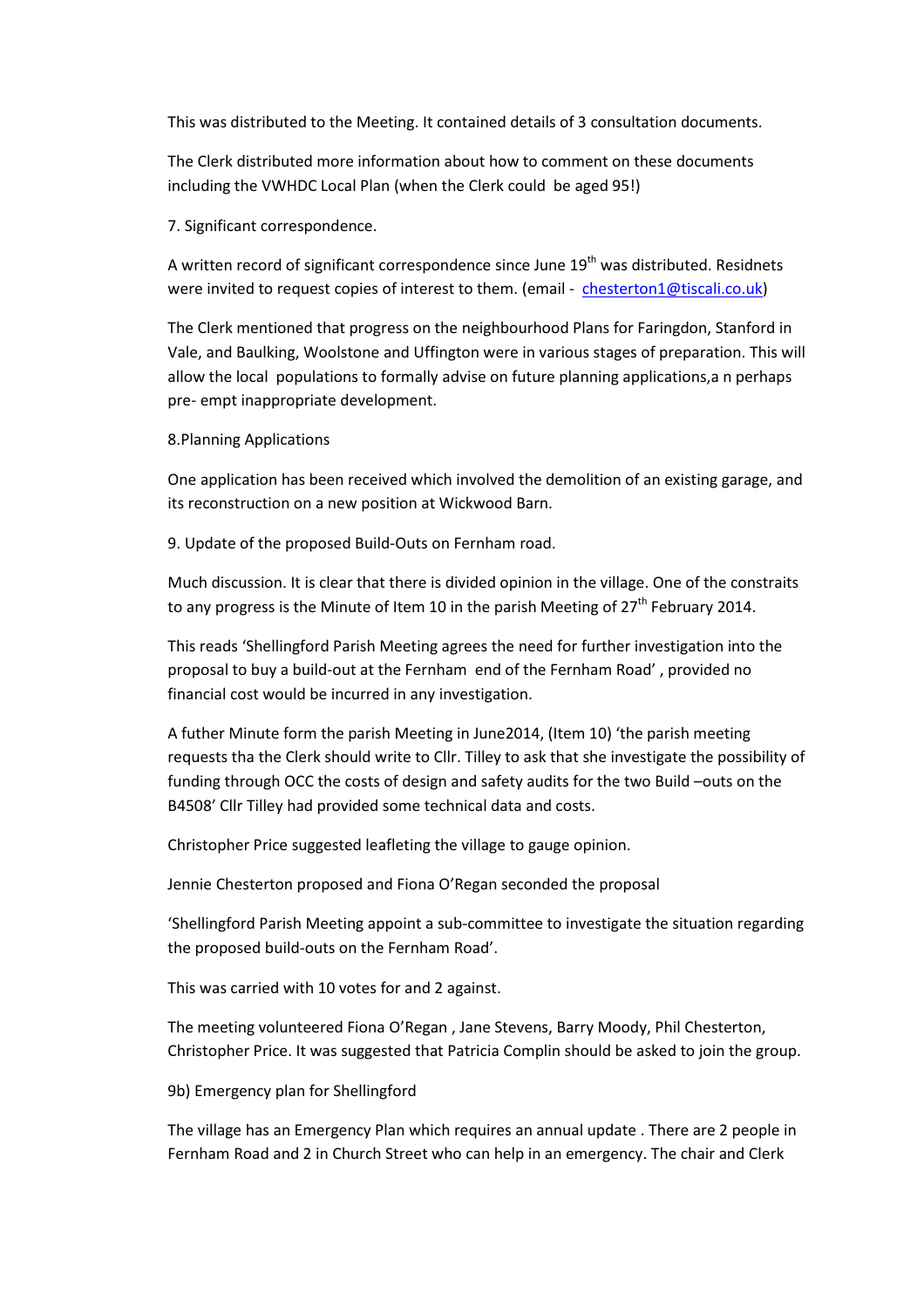plan to attend a meeting in Witney on 24 November to discuss emergency plans and possible further involvement.

10 School Report

The written report from Judith Terrell, Headteacher, was distributed. She was thanked for providing the report.

11. Parochial church council (PCC) Report

Sue Terry – The Christmas Bazaar on 6 December in the Community Hall

12. Hall Committee Report

 Plans were being drawn up for the proposed alterations to the kitchen. These should attract more lettings.

13.AOB.

The Chair was pleased to announce that through he good efforts of Robert Sharp, two dog  $$ poo bins would be installed in the village. One by the notice board in church Street and one by the phone box in Fernham Road. They would be emptied by the District Council, not the Clerk!!

14. Date of next meeting; the attendance this evening was good and therefore it was agreed that the next meeting should be on Monday 9 February 2015 and this was confirmed by Sue Terry.

Meeting closed at 9.15pm

Jennie Chesterton and Val Jones were thanked for the tea/coffee before the meeting.

Signed as a correct record................................Date.....................................

Phil Chesterton , Parish Clerk. Tel: 710308 email chesterton1@tiscali.co.uk

23rd November 2014?????

Offers of help in an emergency

Fernham Rd – Barry Moody -710489 or Phil Chesterton 710308

Church St - Sue Terry- 710687 or Ben Drew 710473

Contact details :

Cllr Melinda Tilley Melindatilley@oxfordshire.gov.uk 01865 520385

Cllr Robert Sharp Robert.sharp@whitehorsedc.gov.uk 01367 710549